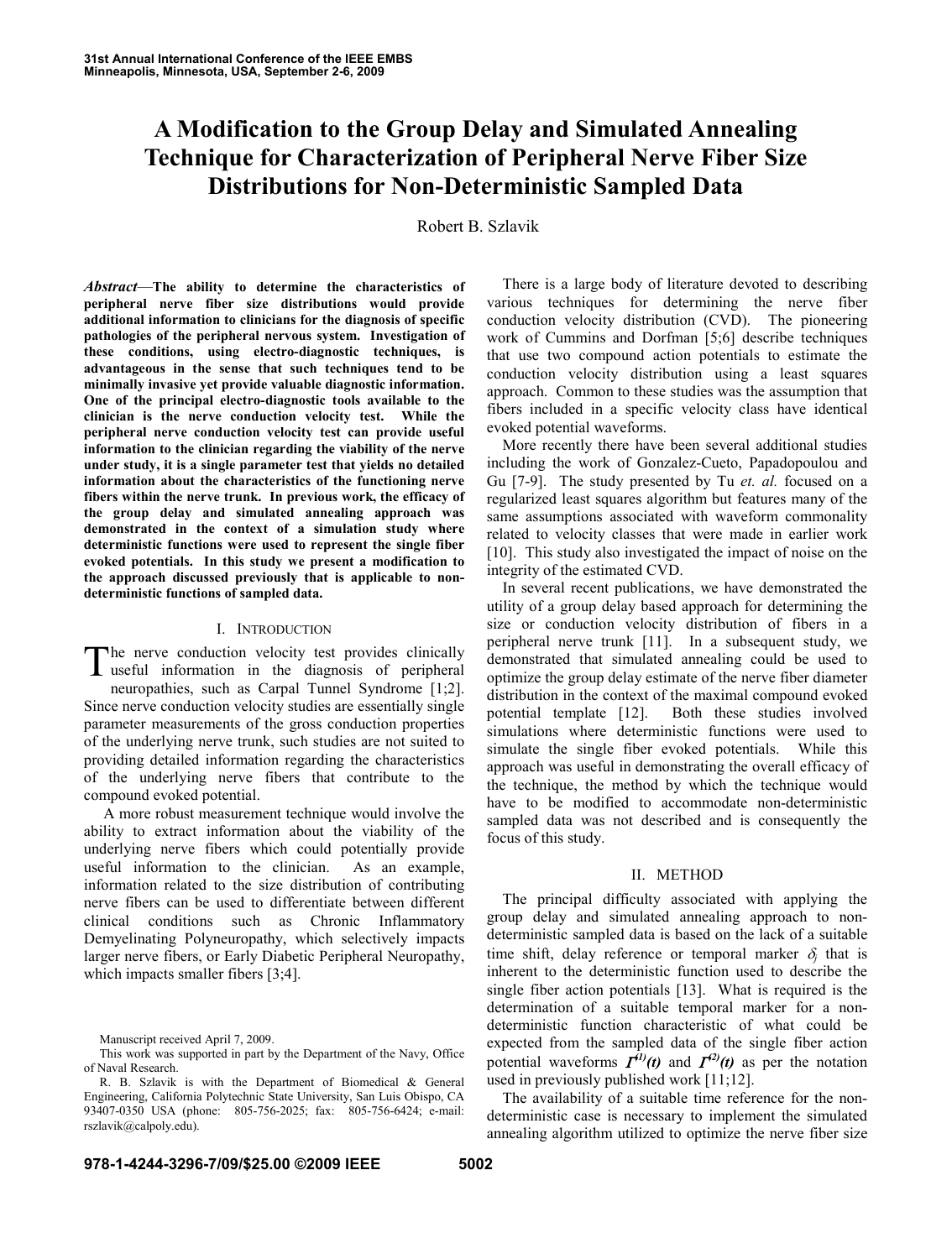

Figure 1. Flowchart of the simulated annealing algorithm that computes an improved estimate of the nerve fiber diameter population set  $\hat{d}$  from the group delay estimated population set  $\tilde{d}$  for non-deterministic sampled data. The flowchart assumes utilization of the first recording site template maximal compound evoked potential although either the first or second site could be used.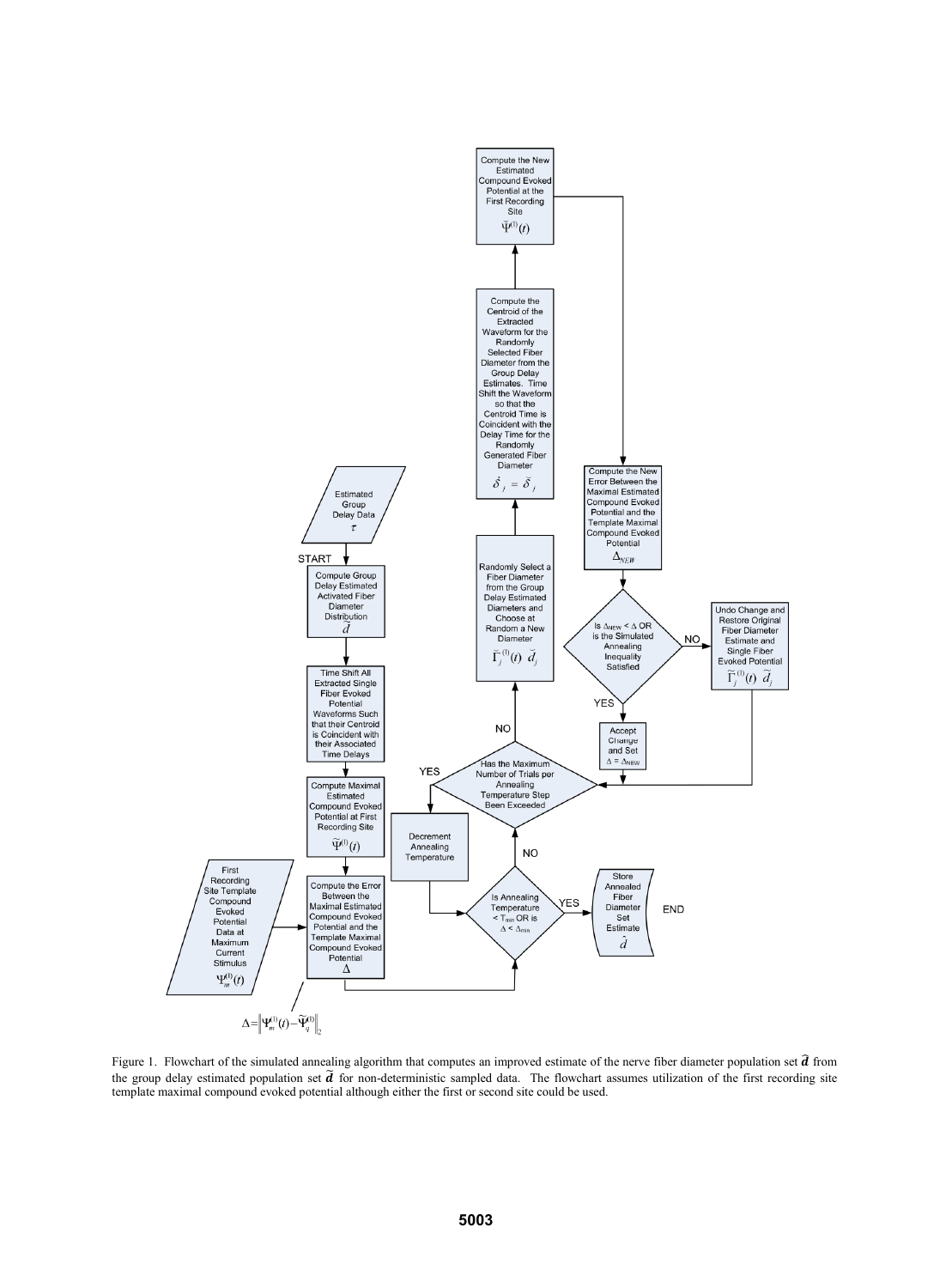distribution estimate against the maximal compound evoked potential template. This necessity is based on the fact that the simulated annealing approach varies the fiber diameter, and consequently the time delay of the fiber evoked potential, for a randomly chosen fiber in the nerve trunk population.

A physically relevant temporal parameter associated with the individual decomposed single fiber action potential waveforms  $\Gamma_j^{(n)}(t)$  is the centroid of the absolute value of the waveform in question which may be computed as per (1).

$$
\dot{\delta}_j = \frac{\int_{-\infty}^{\infty} \left| t \right|_j^{\infty}(t) \left| dt \right|}{\int_{-\infty}^{\infty} \left| \int_{j}^{\infty}(t) \right| dt}
$$
 (1)

Since the standard physical interpretation of the centroid is in the context of masses, the functions evaluated in the centroid expression must be positive for all *t*.

Initially, sampled waveforms are shifted such that their centroids are coincident with the propagation delay parameter for each fiber estimate. The centroid parameter for a given single fiber evoked potential waveform is then utilized in the simulated annealing algorithm at the point where a randomly selected fiber  $\tilde{d}_j$  is chosen from the group delay estimated set  $\tilde{d}$ . A new trial fiber diameter  $d_j$  is generated and the original randomly selected fiber diameter is set equal to the new value such that  $\tilde{d}_j = \check{d}_j$ . The concomitant delay time  $\delta_j$  is computed for the randomly generated fiber diameter. Utilizing the centroid of the associated sampled waveform  $\tilde{I}_j^{(n)}(t)$  for the fiber  $\tilde{d}_j$  as the temporal reference, the time sampled evoked potential waveform  $\tilde{I}_j^{(n)}(t)$  is time shifted such that its centroid  $\dot{\delta}_j$  is aligned with the time delay  $\delta_j$ . The rest of the simulated annealing algorithm proceeds as described in [12]. Due to the overall complexity of the algorithm, a further description of the modification is given in the flow chart of Figure 1.

#### III. RESULTS

A population of 100 randomly generated fibers was utilized in these studies in accordance with the formula for the randomly generated distribution outlined in previously published work [11;12]. Parameters for the specific distribution utilized are given in the caption to Figure 3. These fibers were subjected to a virtual stimulus pulse train of successively increasing amplitudes ranging from zero to a maximum of 1 mA in 500 nA steps. At each step the compound evoked potential at both virtual recording sites was computed and subsequently, the estimate of single fiber action potential waveforms were obtained at each recording site. The concomitant group delays between the two virtual recording sites were computed yielding the group delay estimated set of fiber diameters  $\tilde{d}$ .



Figure 2. Plot of two typical single fiber evoked potential waveforms showing their centroids, as per  $(1)$ , computed from a modified form  $[11;12]$ of the function proposed by Fleisher [13]. The relevant parameters for Waveform #1 were  $a = 5 \mu m$ ,  $r = 0.5 \text{ mm}$ ,  $s = 1 \cdot a$ ,  $\sigma_e = 1 \text{ S/m}$ ,  $\alpha = 0.998$ and a recording distance of 25 mm. For Waveform #2, the parameters were  $a = 5$  µm,  $r = 0.5$  mm,  $s = 0.5 \cdot a$ ,  $\sigma_e = 1$  S/m,  $\alpha = 0.998$  and a recording distance of 50 mm. In both cases  $c = 5.0 \times 10^5$  s<sup>-1</sup>. The parameter values are specified using labels consistent with previously published work [11;12].

The modified simulated annealing technique with the centroid approach described above was then applied to each of the extracted evoked potential waveforms in the set  $\mathcal{I}^{(2)}(t)$ . Results of the centroid computation are shown in Figure 2 for two single fiber evoked potential waveforms with parameters as indicated in the figure caption.



Figure 3. Graph of a maximal compound evoked potential template waveform and the maximal compound evoked potential estimate waveform obtained through group delay estimation and simulated annealing optimization. The simulated annealing algorithm utilized the centroid technique outlined in this paper with the concomitant time shifting of the estimates of the single fiber evoked potential waveforms in  $\mathcal{I}^{(2)}(t)$ . The relevant simulation parameters for the fiber size distribution were  $\beta_1 = 0.35$ m,  $\sigma_l$  = 1.699  $\mu$ m,  $\mu_l$  = 7.5  $\mu$ m,  $\beta_2$  = 0.65 m,  $\sigma_2$  = 1.699  $\mu$ m and  $\mu_2$  = 13 m. For simulation of the initial single fiber evoked potentials, the relevant parameters were  $r = 1$  mm,  $c = 5 \times 10^5$  s<sup>-1</sup>,  $s = 1 \cdot a$ ,  $\sigma_e = 1$  S/m,  $\alpha = 0.998$ ,  $\zeta$ = 10 mA and  $\eta = 3.5 \times 10^5$  m<sup>-1</sup>. The simulated annealing algorithm was implemented with the parameters  $T = 10$ ,  $T_{MIN} = 1.0 \times 10^{-5}$ ,  $\Delta_{MIN} = 1.0 \times 10^{-4}$ and an annealing step factor of 0.9. The maximum number of trials for each annealing temperature step was limited to 1000.